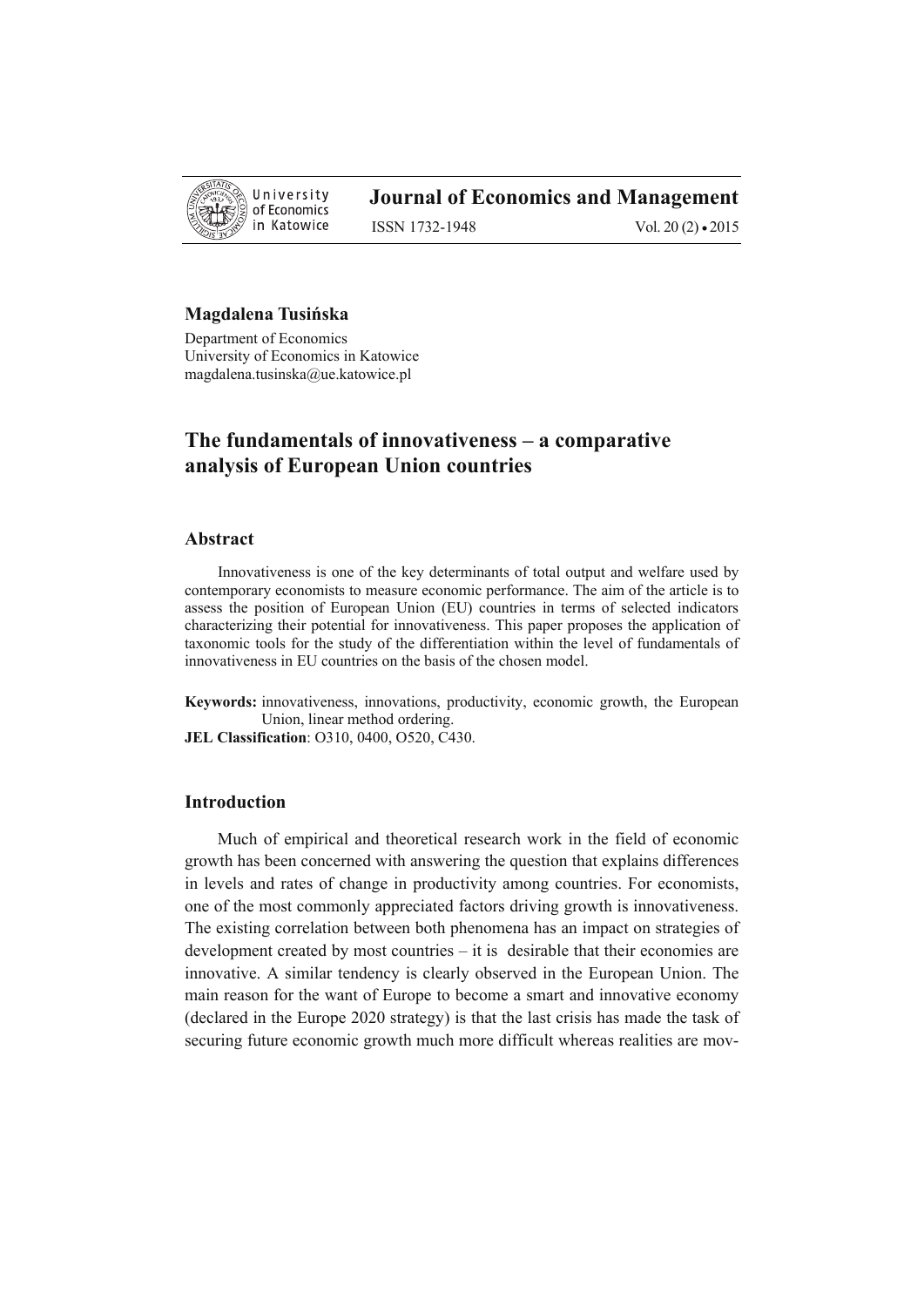ing faster and faster. Since the beginning of its function the EU has faced many challenges. There has been an ongoing saga of competition with the United States and Japan, and nowadays new players have appeared on the global stage, namely emerging markets such as China and India.

The economies of EU countries are increasingly interlinked, thus performances of the whole group are determined by achievements on national levels. The debate between economists, journalists and politicians over this topic has been fuelled by controversy connected with the diversity among the Member States (the MS). Sometimes it is imputed that the so-called "New Union" (the EU-12 or the EU-13 including Croatia) falls behind in many fields and suffer from institutional deficiencies and from a lack of the factors urgently in demand for the process of building an innovative economy (Pinder, Usherwood 2009, p. 137; Grosse 2007, pp. 30-31). Allegedly, it has a negative influence on the performances of the EU considered as a whole.

The main priority of this paper is to evaluate the fundamentals of innovativeness of EU countries. According to the hypothesis, the duration of membership in the EU does not expressly determine the innovativeness of the particular Member States. Thus, the hypothesis deflates the imputation mentioned above. The article has been structured into five parts. After the introduction, the opening part first provides a concise overview of the key definitions. This is followed by a character sketch of the relationship between innovativeness and economic growth indicated by theorists of economics. The main fundamentals of innovativeness are discussed in the second section. The final section (three) presents results based on calculations which show how successful EU members are in terms of building up the fundamentals of innovativeness. The analysis is completed by the display of the main findings leading to the conclusion of the article.

#### **1. Economic growth and innovativeness**

Gross Domestic Product (GDP) per capita measures both the output and income generated from the goods and services produced, on average, per head in a given year. It is commonly used to compare output across countries and continues to be regarded as the best proxy of a country's level of welfare. An argument supported especially by trickle-down theorists is that countries with higher levels of GDP per head are more advanced, comparatively better developed and, as a result, should also enjoy higher levels of welfare, income and better standards of living (Cotis 2005). As a result, a process of economic growth is the desired phenomenon. It is defined and measured by the increase in GDP or GDP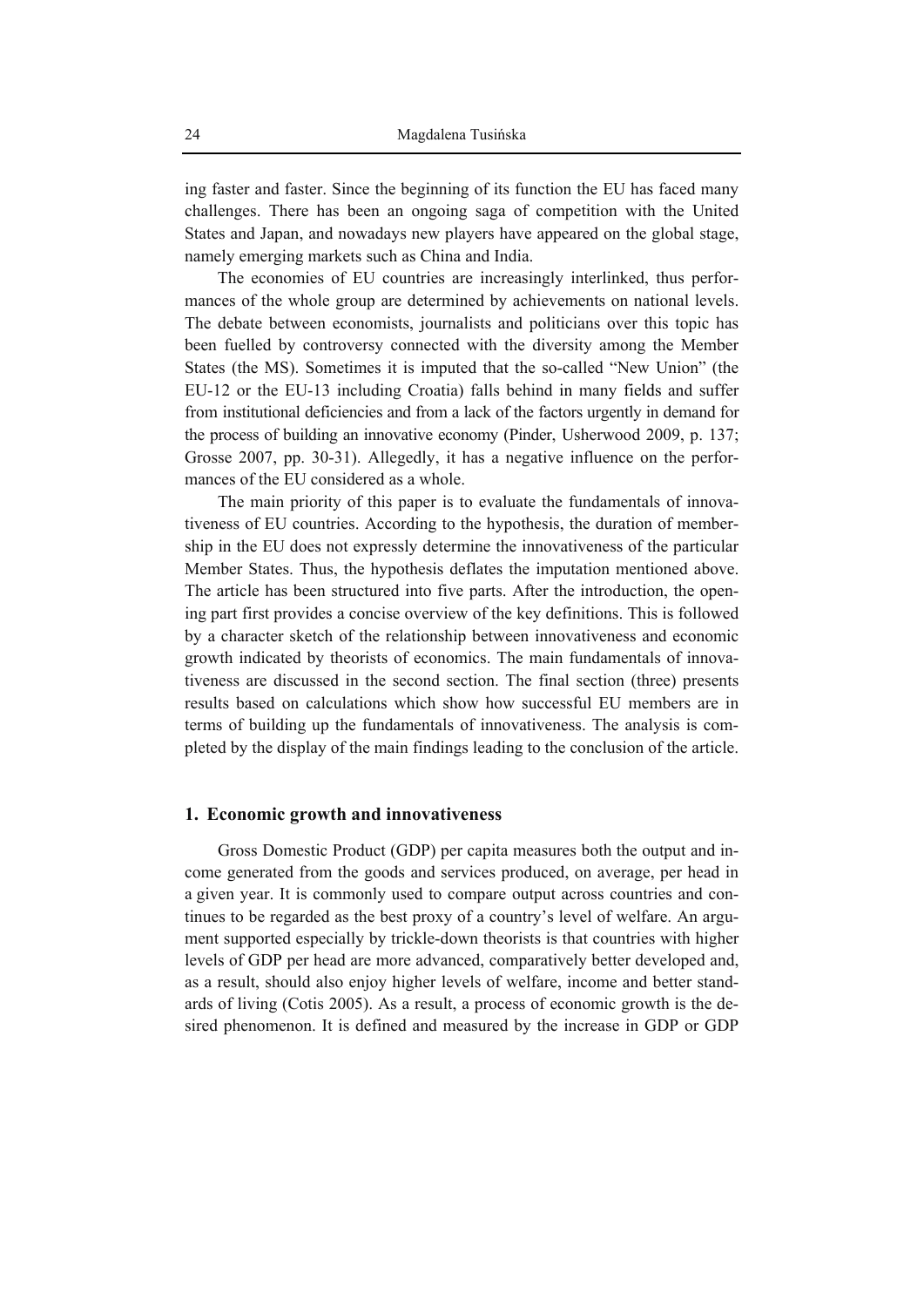per capita or, alternatively, by the average increase in output per worker employed or man-hour worked (average productivity of labor). In the short run, there is little difference between the alternative groups of indicators, although they may diverge in the long run. The productivity of labor to some extent abstracts from cyclical changes (only labor that is engaged is counted) and is therefore a better indicator. In addition, this measure gives a better impression of long-run growth because it allows for the shortening of the workweek. When an economy gets richer, households consume some of their incomes in the form of leisure. Hence, output per man-hour worked will rise faster than total output or per capita output (Haberler 1974, pp. 16-17).

A process of economic growth can be described as balanced (steady, proportional) if certain key ratios mentioned above remain constant over time (Woźniak 2008). The fact of technological innovation, by which some input disappears and new types come into play, means that the growth paths real economies follow are unbalanced. For example, Kondratieff's waves refer to possible bursts of innovation activity and growth some 50-60 years apart (Rostow 1990, pp. 306-308) – though in contemporary times such waves would be only relatively small fluctuations on the surface of a wave of the world's innovation activity.

Renewal and reorganization of production is normally accompanied by the destruction of old product lines, organizations and institutions. This "cleaning up" is essential for growth and is called "creative destruction". According to the author of this well-known concept, J.A. Schumpeter, the driving force behind progress is the entrepreneur with an idea for a new product or a new way to produce an old good. It follows that innovation should be understood to mean both an act of qualitative change in an economy when a new product (process) starts to be produced (used), and the product (process) itself. When the entrepreneur's firm enters the market, it has some degree of monopoly power over its innovation; indeed, it is this prospect of monopoly profits that motivates the entrepreneur. The entry of the company is positive for consumers having an expanded range of choices, but it can be harmful for incumbent producers, who may find it hard to compete with the entrant. Over time, the process keeps renewing itself. The entrepreneur's firm becomes an incumbent, enjoying high profitability until its product is displaced by another entrepreneur with the next generation of innovation (Screpanti, Zamagni 2005, pp. 262-266).

The one who found Schumpeter's theory of innovations invalid was S. Kuznets. Kuznets could not understand why innovations necessarily had to come in "swarms" and they could not equally well come in a continuous stream. He also found Schumpeter's empirical proof for Kondratieff waves unconvincing (Swedberg 1991, p. 58). Not even trying to judge this disputation, one may say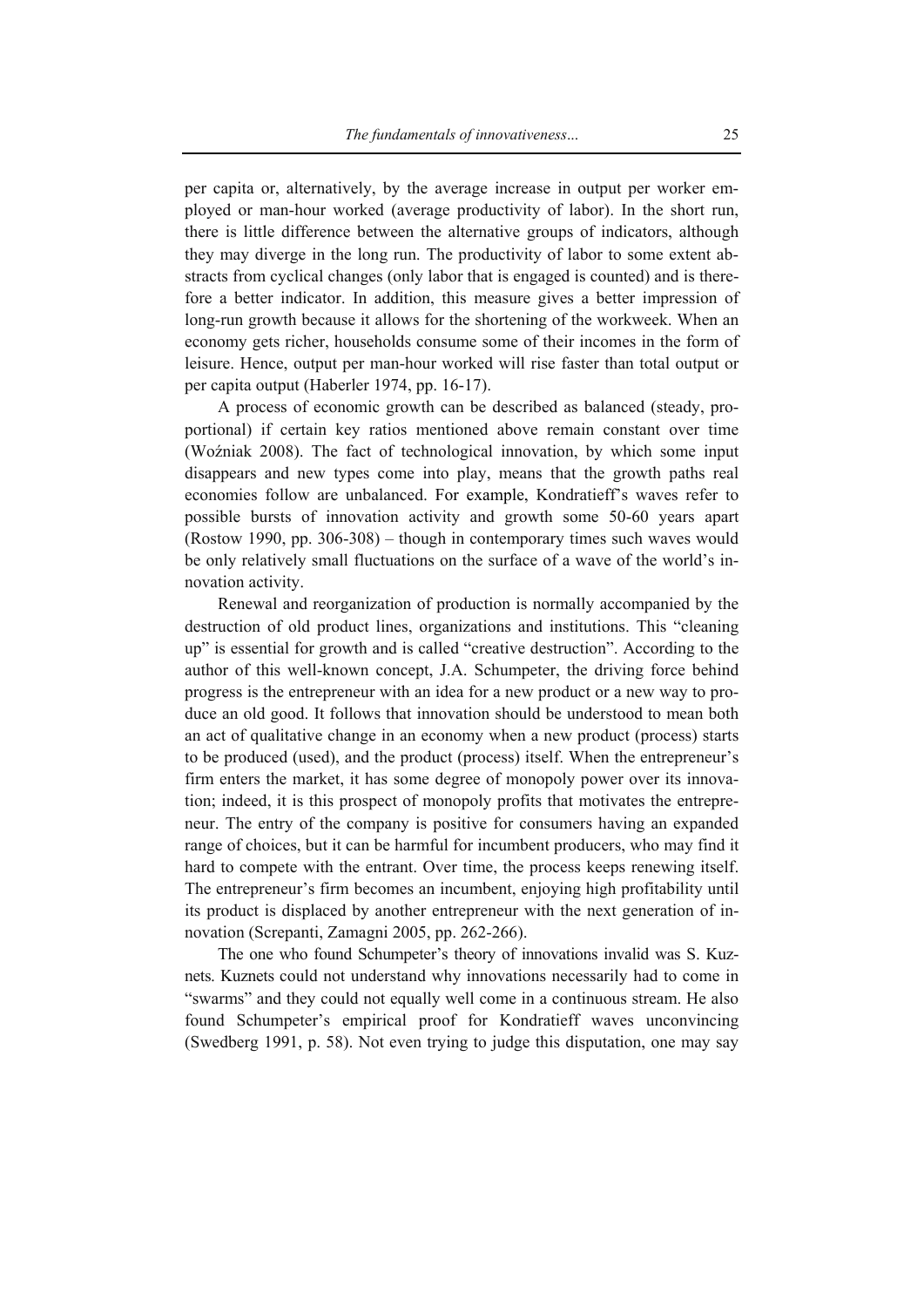that Kuznet's reproach does not challenge the correlation between innovations and economic growth – quite the contrary and it is relatively easy to prove. Every innovation is preceded by an invention which in its first prototype version usually undergoes a lengthy and costly process of improvement before it is ready for commercial application. An invention may never be adopted by producers (inventors take risks connected with costs, time, energy, etc. and then may face failure), but when it is implemented an innovation takes place (Gomulka 1990, p. 11). Kuznets claims that innovations breed other innovations because one innovation may raise the economic payoff to the introduction of another, bringing those which are known to be technically feasible but economically unattractive to the point of adoption (Kuznets 1972, pp. 437-438). The whole process may boost productivity and growth.

Schumpeter's vision, though criticized, has inspired some recent work in the theory of economic growth. P.S. Segerstrom, D.C.A. Anant and E. Dinopoulos (1990) presents a model of North-South trade in which research and development races between firms determine the rate of innovation in the North. One line of endogenous growth theory, pioneered by Ph. Aghion and P. Howitt (1990), builds on Schumpeter's insights by modelling technological advances as a process of entrepreneurial innovation and creative destruction. A list of names of economists inspired by Schumpeter is indubitably long (Kozłowska 2010, pp. 23-71). In view of this, it is worth noting that the first observer of links between inventive activity and economic forces is not Schumpeter, nor Kondratieff but Ch. Babbage. He claims that a firm would invest in those technological improvement activities that offered the highest payoff in terms of costs reduction. Babbage also suggests a highly valuable research project on the relationship between market glut and technological improvement (Rosenberg 1994, pp. 32-33). Thus, born in 1791 an English polymath can be perceived as a pioneer economist in the fields of innovations.

In spite of the differences in assumptions, premises and approaches supplied by theory of economics, the full panoply of existing theories and models shares one common feature, namely emphasizing the positive implications of innovation for growth.

#### **2. The fundamentals of innovativeness**

Economics is not an exact science and the eternal problem is that no one knows exactly how the variables are related. Instead, there exist a number of models that try to explain various observations and relationships between variables. The additional dilemma is that not everything can be measured or estimated. For example, the growth of technological knowledge and the speed at which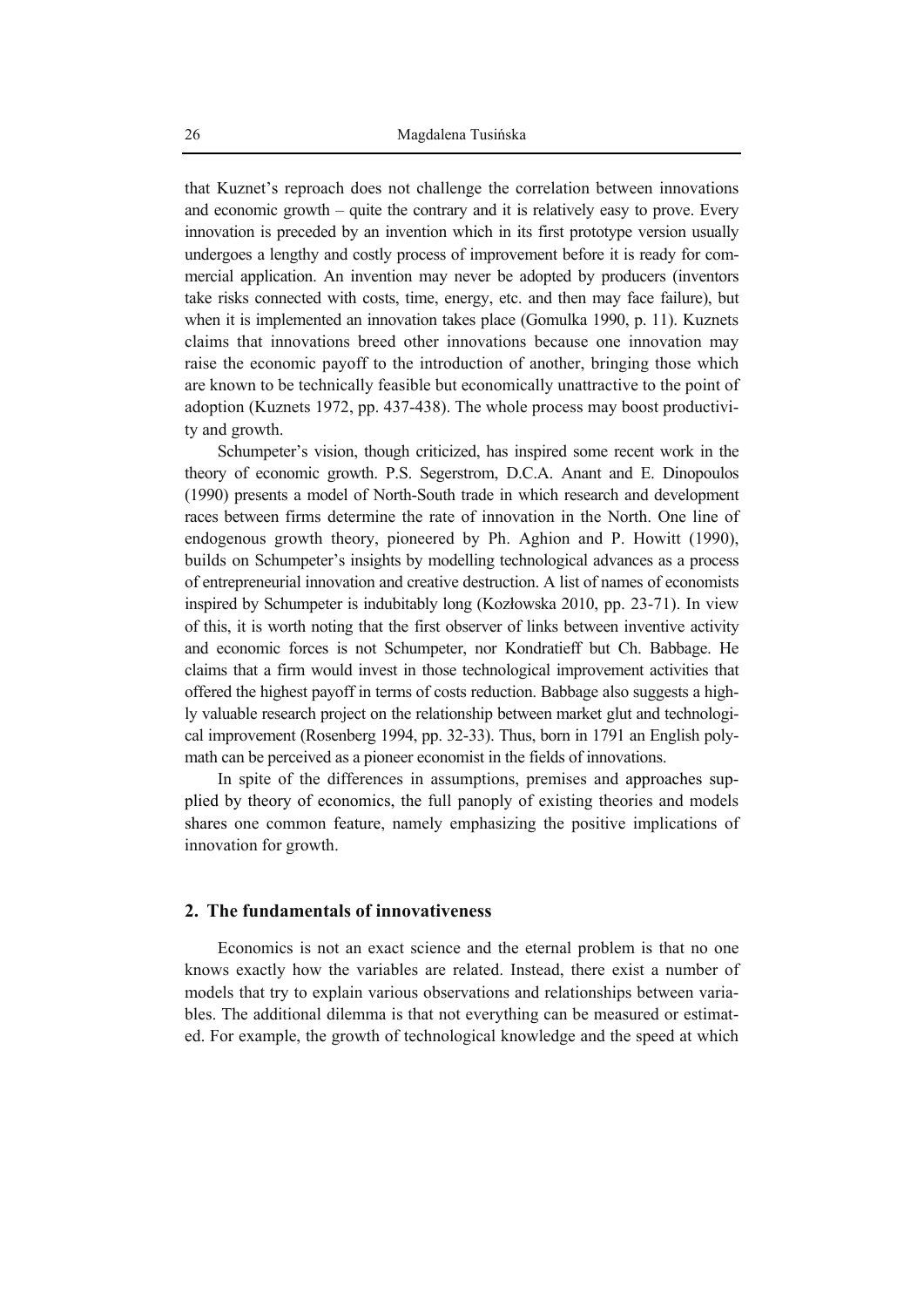improved methods of production and new goods are invented and introduced involve complicated social processes which transcend the realm of economics. They have their roots in mental attitudes and beliefs, and are conditioned by social developments. It implicates that every model has flaws which are unavoidable. Nevertheless, some models assist in the understanding of economic reality and conclusions on the basis of them may offer some solutions to economic politicians. The idea presented below seems to be one of these concepts.

The group of economists (Welfens et al. 1999) points out that the phenomenon of innovativeness cannot exist without its fundaments. Cornerstones are always indispensable (literally and figuratively), but especially when reality teeters and changes. These words seem to be symptomatic nowadays, when some economies (including the European ones), still struggle with turbulences and the consequences of the last crisis which, as indicated in the current EU's strategy Europe 2020: "has wiped out recent progress", "has made the task of securing future economic growth much more difficult" and "halved our growth potential" (European Commission 2010). It suggests that some fundamentals in the EU economy might have been not solid enough.

The formulated concept by the authors mentioned above is shown in Figure 1.





Source: Welfens et al. (1999, p. 153).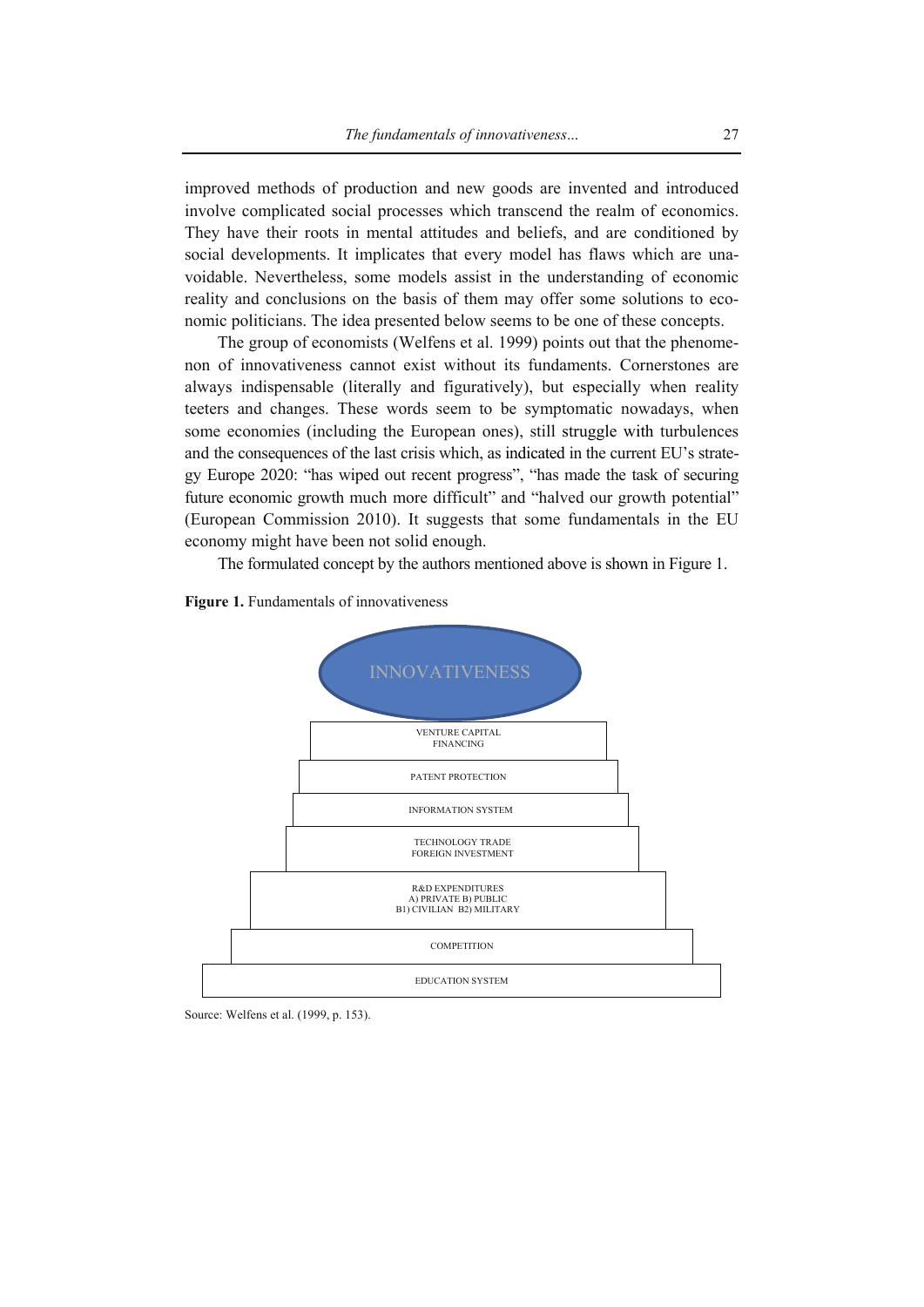One may say that the presence of foundations presented in Figure 1 create a propitious environment for innovativeness. It means that fundamentals do not inform about the level of innovativeness and do not preordain that new products or new ways of production will inevitably appear, but without these preconditions innovations will not have a chance to develop or be introduced. In other words, the fundamentals are purely "sine qua non".

According to the presented concept, the crucial basis for innovations and their diffusion is a modern education system which allows the number of skilled workers, engineers and managers to increase. The term "diffusion" refers essentially to the spread in space or acceptance in a human environment of some specific item or pattern. Education in schools and universities is only one aspect, whereas retraining and training are also indispensable considering that qualifications often fail to match labor market needs. How does the data for the whole EU refer to raised issues? For the time being, some 25% of European school children have poor reading skills, too many young people drop out of school leaving them without qualifications and under a third of Europeans aged 25-34 have a university degree – considering 40% in the US and over 50% in Japan (Europe 2020 in a nutshell). It does not look promising given that the education system is the first of the fundamentals and the basis for the rest of them.

Competition is a progenitor of economic change and a process driven by rivalrous behavior. One of the interesting features of increased competition is its dynamic being a matter of innovation and adaptation on various levels (micromicro, micro, mezzo and macro). F. Knight makes the point that participation in business is stimulated not simply by the desire to satisfy wants but by the desire for action: the search for achievement and the satisfaction derived from participation (Metcalfe 2000, p. 19). The increasing level of globalization over the past twenty years has led to the situation of a more open economic playing field stimulating an innovative approach. Gaining, keeping and enhancing a competitive position of any subject requires the ability to think strategically and the Union economies are no exception. Actually, one of the wake-up calls for the EU was the fact that emerging markets are investing heavily into research as well as technology in order to "leapfrog" into the global economy and they are successful in this field. This fact is also highlighted in the contents of the Europe 2020 strategy.

Research and experimental development (R&D), the following fundamentals of innovativeness comprise "creative work undertaken on a systematic basis in order to increase the stock of knowledge, including knowledge of man, culture and society and the use of this stock of knowledge to devise new applications" (Frascati Manual 2002, § 63). "Creativity" seems to be a key to innovativeness given the popularity of the notion of "creative" destruction. Moreover,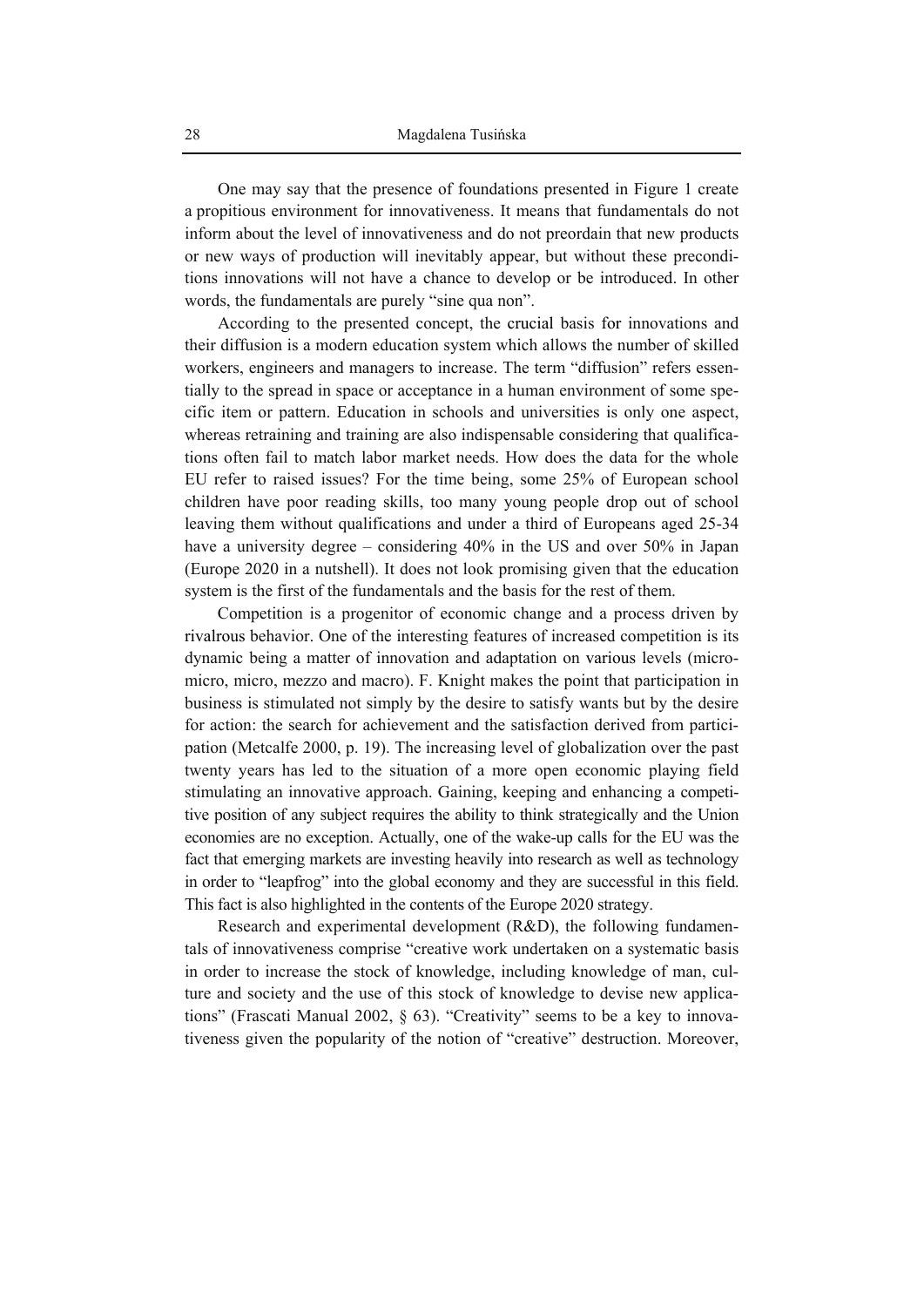discussing about economies and their sectors, M. Porter claims that competitiveness understood as productivity is never inherited but always created, what suggests a kind of research and creative action which must be permanently taken (1998, pp. 71-81). Tracing this way of thinking, the EU's comparative lower growth seems to be largely due to a productivity gap caused partly by lower levels of investment in R&D. The forces of globalization and the mentioned competition dictate that European R&D policy needs to shift away from mature industries and towards new industries. Combined public and private investment levels should reach 3% of the EU's GDP within 2020 as well as better conditions for R&D and innovation must be provided (currently it is about 2,65%-2,72%, Europe 2020 in a nutshell).

Another stage in the presented scheme is technology trade and foreign investments. "Technology" is usually understood as science application knowhow, it can also be embodied and transferred in products. Thus, free trade is considered to be the natural way for expanding knowledge and prosperity. In the context of the process of imitation and catching-up, the trade in high-tech goods has a crucial meaning. Rising foreign direct investment can also stimulate growth to the extent that it contributes to technology spillover, improves use of know-how and a higher investment output ratio as well as a higher marginal product of capital. The EU is considered as the region open for flows of goods, services and capital and all of the states are the common market. It means that Europe, the world's largest trading bloc, has huge innovation potentiality.

The next fundamental of innovativeness is information system. The telecommunications revolution has drastically reduced the cost of transmitting information across geographic space, it has also played a hand in shaping contemporary societies. The information system of a society is crucial for innovation as well as the diffusion process. With advanced communication networks there are abundant opportunities to learn about new technologies and products, store knowledge and disseminate know-how. Thus, the new digitized information highways improve prospects for imitators. The pioneering innovations open up large opportunities within new or renewed industries. The basic innovations are followed by a series of significant improvement innovations. These processes are crucial for catching-up countries. Not mentioning access to telecommunication infrastructure which enables diffusion processes, it is worth noting that diffusion involves people in an essential way. It is developed thanks to education (the first described fundamental) and human skills and abilities, values and attitudes come into play, and these are inevitably heterogeneous.

In view of the facts presented above, it turns out that what is imputed to the EU is insufficient use of information/communications technologies (ICT) and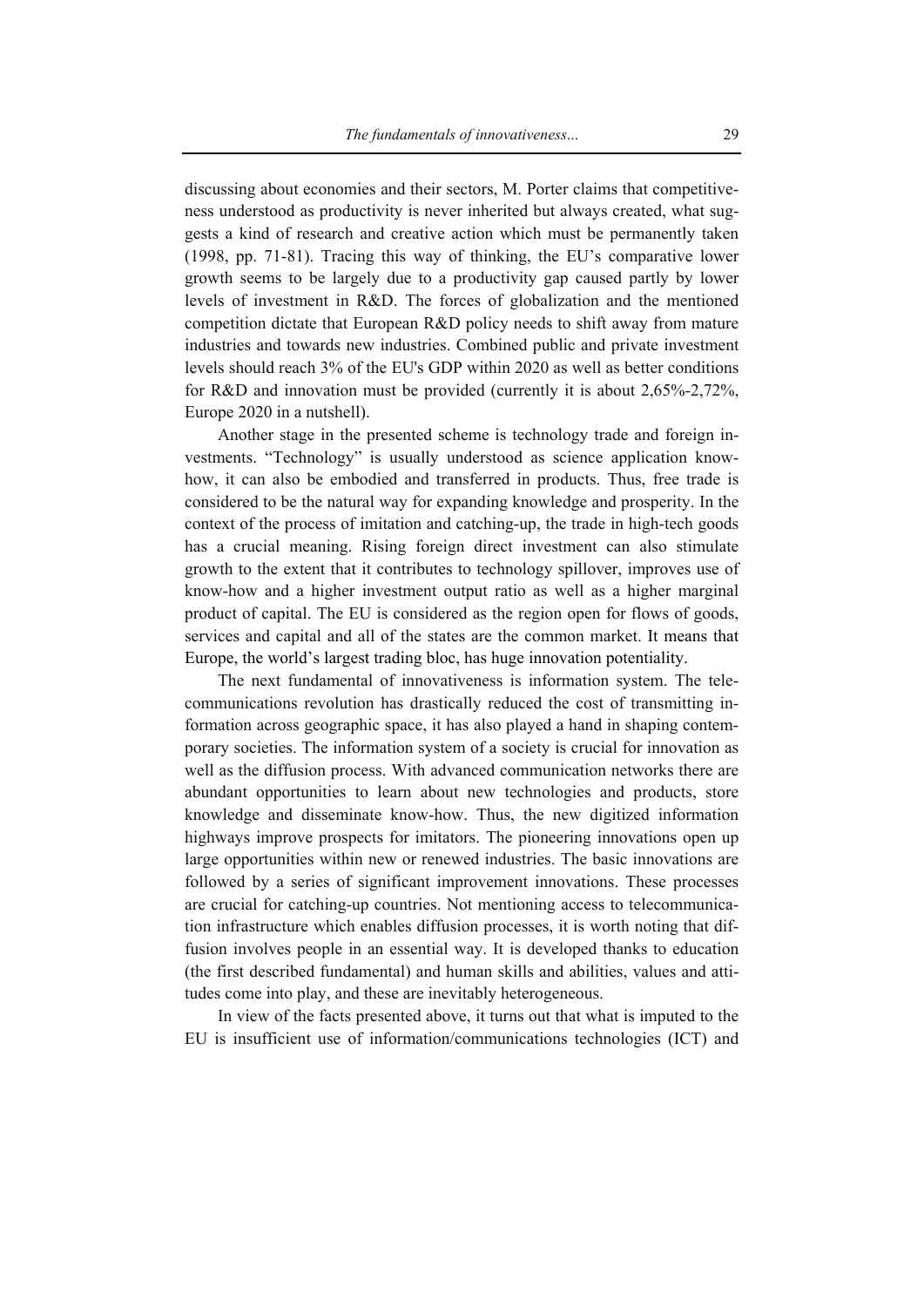hard to obtain access to innovation in some sectors of society. For example, European companies currently account for just a quarter of the  $\epsilon$ 2 trillion global market for ICT. Moreover, slow implementation of high-speed internet affects the EU's ability to innovate, spread knowledge and distribute goods and services, and leaves some rural areas isolated (Europe 2020 in a nutshell). These circumstances are tantamount to waste of potential productivity growth.

One may see a slight contradiction in the patent system which is a further foundation of innovativeness. On the one hand, the number of newly registered patents identifies the basic aspect of intellectual property protection which is crucial for innovators desiring extra profits – as Schumpeter argued, monopoly power is an important incentive to undertake innovative activity. On the other hand, this measure ignores the rate of the actual application of the innovations and the extent of their diffusion. Thus, the number of newly registered patents is thought to be deficient as an indicator of inventive activity, although it provides a rough indication of its size and is often used for that purpose. Here, being focused on the friendly environment for innovativeness, it can be stated that a guarantee of protection might encourage hesitating individuals to take an action and to work on some new solutions.

Within the operating the European Patent Office (EPO) examiners are in charge of studying European patent applications in order to decide whether to grant a patent for an invention. As the patent office for Europe, they declare support innovation, competitiveness and economic growth across Europe (EPO 2014).

Venture capital investment (VCI), the last presented basis of innovativeness, is private equity raised for investment in companies not quoted on the stock market and developing new products and technologies (Eurostat 2014). Venture capital has an important role in bringing innovation to the market because it often backs entrepreneurs who have just the germ of a business idea. It is intended to fund an early-stage, so it is crucial for technology-oriented newcomers.

When it comes to the EU, 29 years ago at the instigation of the European Commission it was founded the EVCA – European Private Equity and Venture Capital Association which represents 650 member firms and 500 affiliate members. According to their assumptions, the EVCA shapes the future direction of the industry, while promoting it to stakeholders such as entrepreneurs, business owners and employee representatives. Private equity investments in large European companies improved their productivity by 7% per year, not mentioning small and medium enterprises which are the main and natural object of EVCA's interest (European Private Equity and Venture Capital Association 2014). It let conclude that its activity boosts economic growth.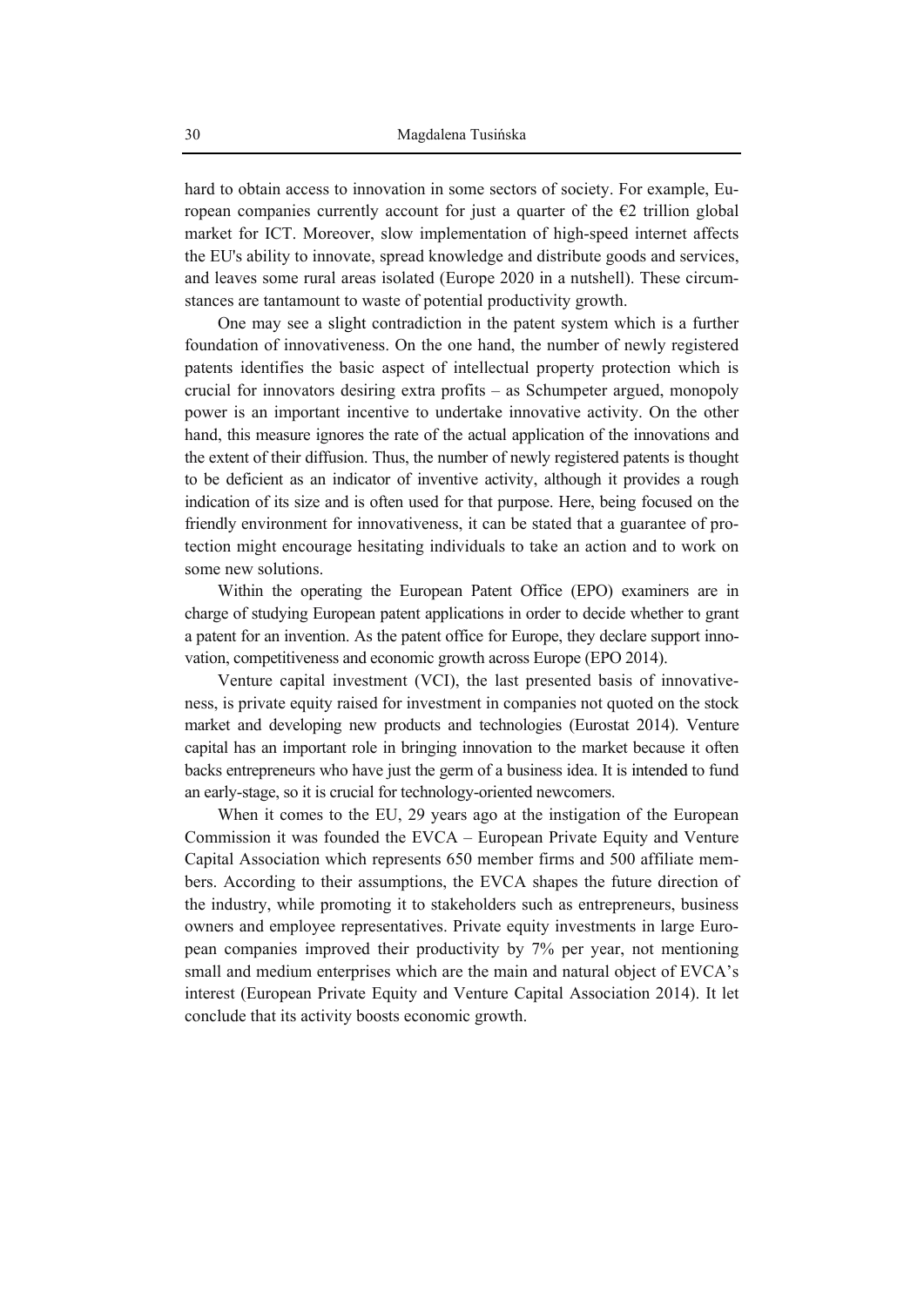## **3. Are the European Union Members building their foundations of innovativeness?**

Some of the achievements and existing failures of the EU as a whole in the context of innovativeness were mentioned in the previous part, but the subject of interest is also the situation in particular Member States. Without the described fundamentals built in every country, smart growth, which is the desirable phenomenon in Europe, becomes infeasible.

This work will now discuss the technique required for exploring the topic. Namely, the application of taxonomic tools have been proposed in order to study the differentiation in levels of the described fundamentals of innovativeness in EU countries. The aggregate distance between given countries is the basis for ranking the states in terms of their structure of the chosen measurable characteristics (data mainly comes from 2012; their description is included in the Table 1, Appendix). Of the many methods of multivariate analysis Hellwig's method of linear ordering was used (Panek 2009, pp. 68-70). All of the diagnostic variables refer to the fundamentals from Figure  $1<sup>1</sup>$ . This method allows for the creation of a "ranking" of objects in terms of several variables. The closer Hellwig's synthetic measure is to one, the closer the analyzed object is from the reference object.

The measure is defined as:

$$
SMI_i = 1 - \frac{d_{0i}}{d_0} \tag{1}
$$

where:

SMI<sub>i</sub> – synthetic measure of development for i-th object  $SMI_i \in [0, 1]$ ,  $i = 1, 2, ..., n$ .  $d_{0i}$  – distance of i-th object from model object given by:

$$
d_0 = \bar{d}_0 + 2S_0 \tag{2}
$$

where:

 $\overline{a}$ 

$$
\bar{d}_0 = \frac{1}{n} \sum_{i=1}^n d_{0i} \tag{3}
$$

$$
S_0 = \sqrt{\frac{1}{n} \sum_{i=1}^n (d_{0i} - \bar{d}_0)^2}
$$
 (4)

<sup>&</sup>lt;sup>1</sup> There are two exceptions: venture capital financing (it was impossible to count it because of the serious deficits in database) and competition (given the European common market the considered countries are not diversified in terms of taking part in competition, so this fundamental has no impact on the ranking order).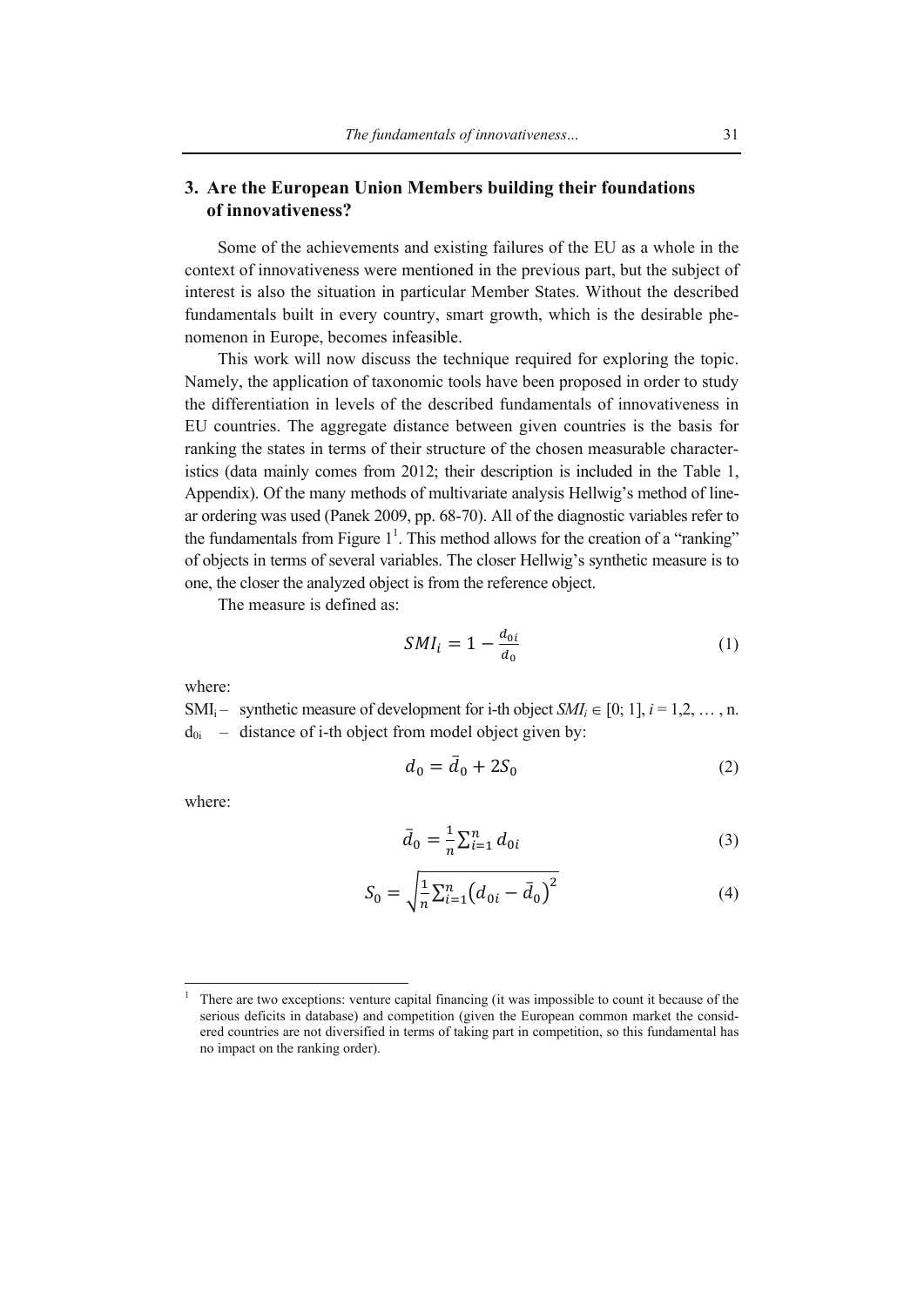Objects are ordered based on their distance between a given object and the reference object. Coordinates of the reference object were determined objectively using the formula:

$$
x_{0j} = \begin{cases} \max_i \{x_{ij}\} \text{ for stimulus} \\ \min_i \{x_{ij}\} \text{ for destinations} \end{cases}
$$
 (5)

where:

 $x_{0i}$  – reference for j-th variable,

 $x_{ii}$  – variable value for i-th object and j-th variable.

Hellwig's method of linear ordering orders objects based on Euclidean distance of i-th object from the reference object:

$$
d_{0i} = \sqrt{\sum_{j=1}^{m} (x_{ij} - x_{0j})^2}
$$
 (6)

The EU countries have been put in descending order according to the level of calculated Hellwig's measure (Table 2, Appendix). It turns out that the biggest potential for innovativeness has been cumulated mainly by Scandinavian countries – they occupy the first and the second position (Sweden and Denmark), as well as fourth place (Finland). Some of the Benelux countries are pretty high in the rank (Luxembourg –  $3^{rd}$ , The Netherlands –  $5^{th}$ ). It can be firmly stated that the period of membership does not determine the level of the analyzed phenomenon, because some of the so-called "New Union" countries, such as Slovenia and Estonia landed in the top ten, whereas some "old Members" were classified on lower positions. In the EU-15 Greece, Italy, Portugal and Spain turned out to be the worst and in the group of "new Members" – Romania and Bulgaria. Their position is even worse than that of the brand new member – Croatia. The order of the countries is not only the one issue which should be commented. The other controversial case is the size of the gap between the leaders and the rest of the explored group which can be spotted by analyzing the level of the synthetic measures. It is not a problem when some countries forge ahead while others catch-up – the prospects of some of the latter group are usually promising. Those countries can take advantage of the position of emerging markets and catch-up on the forging ahead economies, inter alia thanks to the process of diffusion. The serious matter is when some of the countries fall behind. It seems that the countries closing the ranking, like Romania, Bulgaria or Greece will have serious deficits in terms of the fundamentals of innovativeness. The probable scenario is also that some of the countries will keep on falling behind, because the process of reduction for such a significant gap requires much time.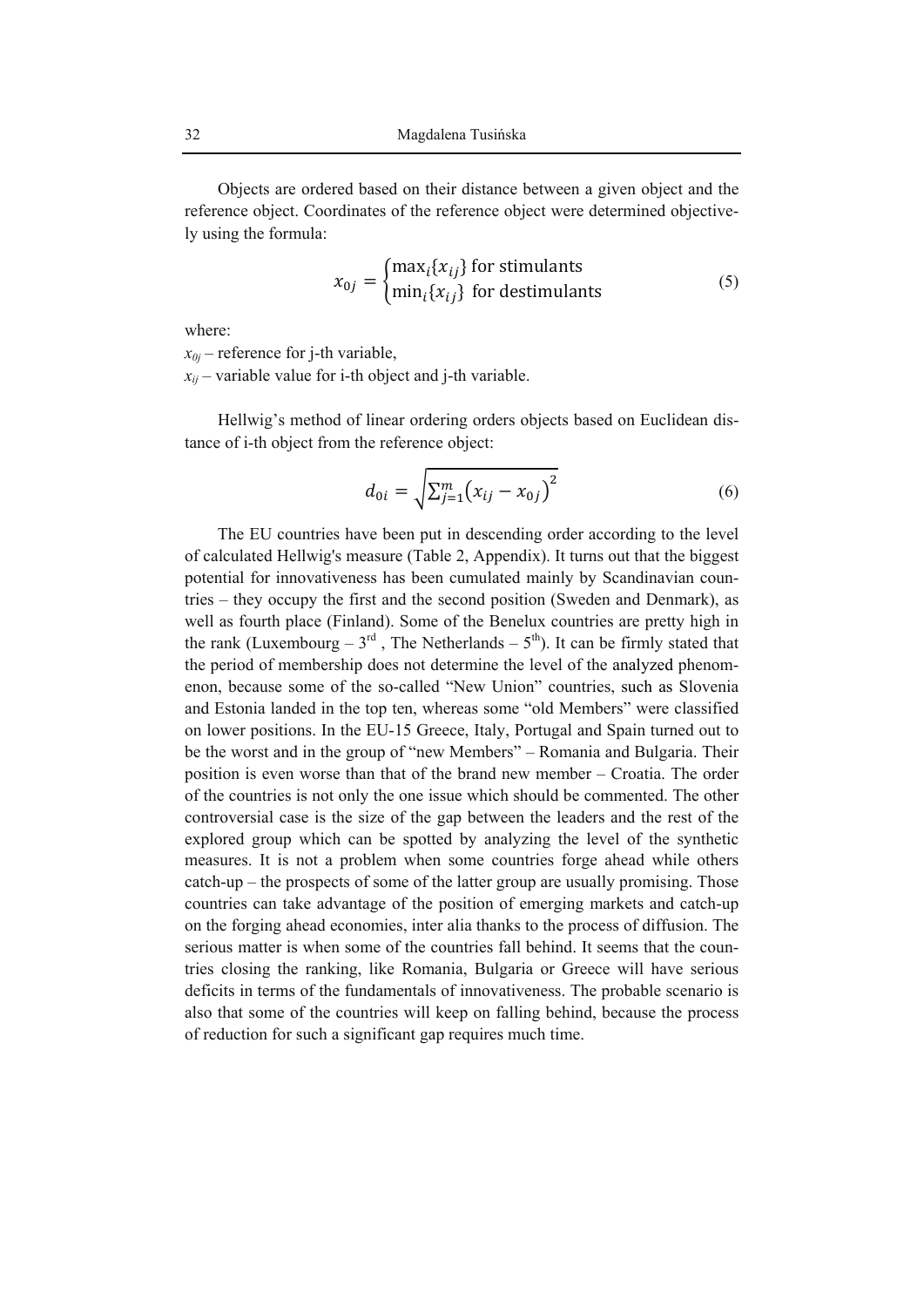#### **Conclusions**

The question of growth is nothing new but an age-old issue, which has always intrigued and preoccupied economists. Given the significance of the level of GDP per person it is desired that the possibly high growth rate should lead to potentially high GDP per capita. What lies behind a particular country's growth rate and its variation over time are i.a. innovations. Contemporary innovativeness is perceived as one of the key determinants of total output and welfare used to measure economic performance and it has become the subject of extensive empirical research and data collection. The impact of innovativeness on economic growth is much more complicated than has been captured in theoretical models. Anyway, by basing the research on one of the concepts of the fundamentals of innovativeness some results have been obtained, thus conclusions can be presented.

The conducted research shows that there is no clear link between the duration of a country's participation in the European integration and the degree of its capabilities for innovativeness. Indubitably, there are some bottlenecks to tackle, but they seem to concern all of the Member countries. It can be stated that the so-called "old Union" countries have achieved better results in the area of building the fundamentals of innovativeness, but some of the Central-Eastern Europe countries are better than France and Germany. More comparisons on the basis of Table 2 could be put forth, but the above mentioned is enough to confirm the hypothesis.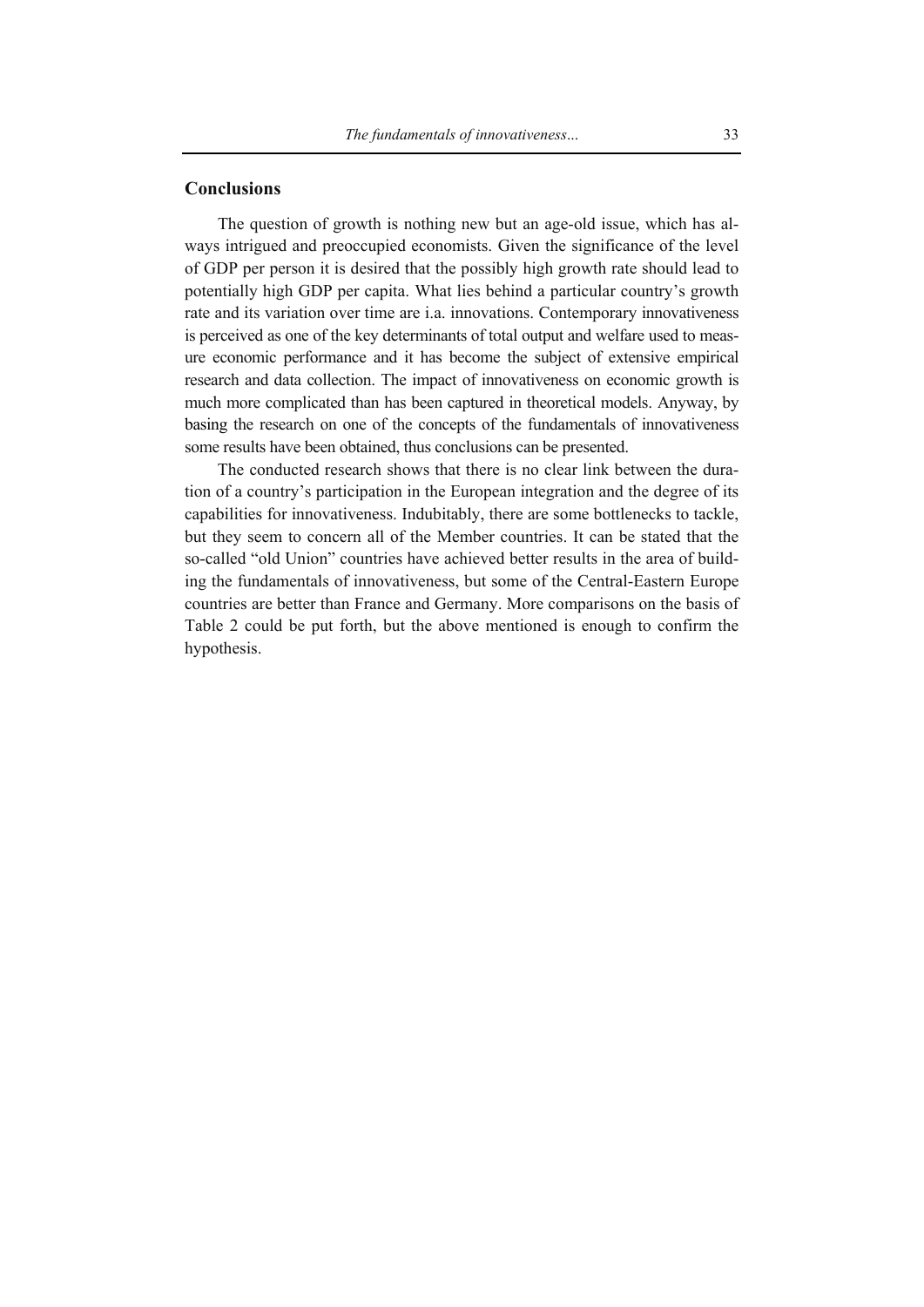# **Appendix**

**Table 1.** The variables considered in the research

| Fundamental                                    | <b>Diagnostic</b><br>variables                                                                                                                                                            | <b>Explanation and remarks</b>                                                                                                                                                                                                                                                                                                                                                                                                                                                                                                                                                                                  | Stimulant/<br>/destimulant |  |
|------------------------------------------------|-------------------------------------------------------------------------------------------------------------------------------------------------------------------------------------------|-----------------------------------------------------------------------------------------------------------------------------------------------------------------------------------------------------------------------------------------------------------------------------------------------------------------------------------------------------------------------------------------------------------------------------------------------------------------------------------------------------------------------------------------------------------------------------------------------------------------|----------------------------|--|
| 1                                              | 2                                                                                                                                                                                         | 3                                                                                                                                                                                                                                                                                                                                                                                                                                                                                                                                                                                                               | 4                          |  |
| Education<br>system                            | lifelong learning                                                                                                                                                                         | Persons aged 25 to 64 who have stated that they<br>received education or training in the 4 weeks<br>preceding the survey                                                                                                                                                                                                                                                                                                                                                                                                                                                                                        | S                          |  |
|                                                | early leavers<br>from education<br>and training                                                                                                                                           | % of the population aged 18-24 with at most<br>a lower secondary education and not in further<br>education or training                                                                                                                                                                                                                                                                                                                                                                                                                                                                                          | D                          |  |
|                                                | tertiary educa-<br>tional attainment                                                                                                                                                      | The share of the population aged 30-34 years who<br>have successfully completed university or universi-<br>ty-like education                                                                                                                                                                                                                                                                                                                                                                                                                                                                                    | S                          |  |
|                                                | public expenditure<br>on education<br>$(\%$ of GDP)                                                                                                                                       | The public sector funds education either by bearing<br>directly the current and capital expenses of educa-<br>tional institutions or by supporting students and<br>their families with scholarships and public loans as<br>well as by transferring subsidies for educational<br>activities to private firms or non-profit organiza-<br>tions. Both types of transactions are included                                                                                                                                                                                                                           | S                          |  |
| R&D expendi-<br>tures                          | <b>GERD</b><br>$(\%$ of GDP)                                                                                                                                                              | Expenditure from business enterprise, higher<br>education, government and private non-profit<br>expenditure on R&D                                                                                                                                                                                                                                                                                                                                                                                                                                                                                              | S                          |  |
| Technology<br>trade<br>foreign in-<br>vestment | high-tech ex-<br>ports (% of<br>exports)                                                                                                                                                  | Share of exports of all high technology products of<br>total exports (Aerospace, Computers – office<br>machines, Electronics-telecommunications, Phar-<br>macy, Scientific instruments, Electrical machinery,<br>Chemistry, Non-electrical machinery, Armament)                                                                                                                                                                                                                                                                                                                                                 | S                          |  |
|                                                | FDI flows (% of<br>GDP)                                                                                                                                                                   | This category of international investment made by<br>an entity resident in an economy to acquire a lasting<br>interest in an entity operating in an economy other than<br>that of the investor. The lasting interest is deemed to<br>exist if the investor acquires at least 10% of the voting<br>power of the investment enterprise                                                                                                                                                                                                                                                                            | S                          |  |
| Information<br>system                          | household<br>Internet connec-<br>tion type: $% of$<br>households)                                                                                                                         | Fixed broadband access in households                                                                                                                                                                                                                                                                                                                                                                                                                                                                                                                                                                            | S                          |  |
|                                                | enterprises<br>Internet connec-<br>tion (% of enter-<br>prises)                                                                                                                           | Fixed broadband access in all enterprises, without<br>financial sector (10 employees or more)                                                                                                                                                                                                                                                                                                                                                                                                                                                                                                                   | S                          |  |
|                                                | individuals' high<br>level of comput-<br>er skills (% of<br>the total number<br>of individuals<br>aged 16 to 74<br>who have carried<br>out 5 or 6 of the<br>6 computer-<br>related items) | A self-assessment approach, where the respondent<br>indicates whether he/she has carried out specific<br>tasks related to computer use.<br>Six computer-related items were used to group the<br>respondents into levels of computer skills: copy or<br>move a file or folder; use copy and paste tools to<br>duplicate or move information within a document;<br>use basic arithmetic formulas (add, substract,<br>multiply, divide) in a spreadsheet; compress files;<br>connect and install new devices, e.g. a printer or<br>a modem; write a computer program using a special-<br>ized programming language | S                          |  |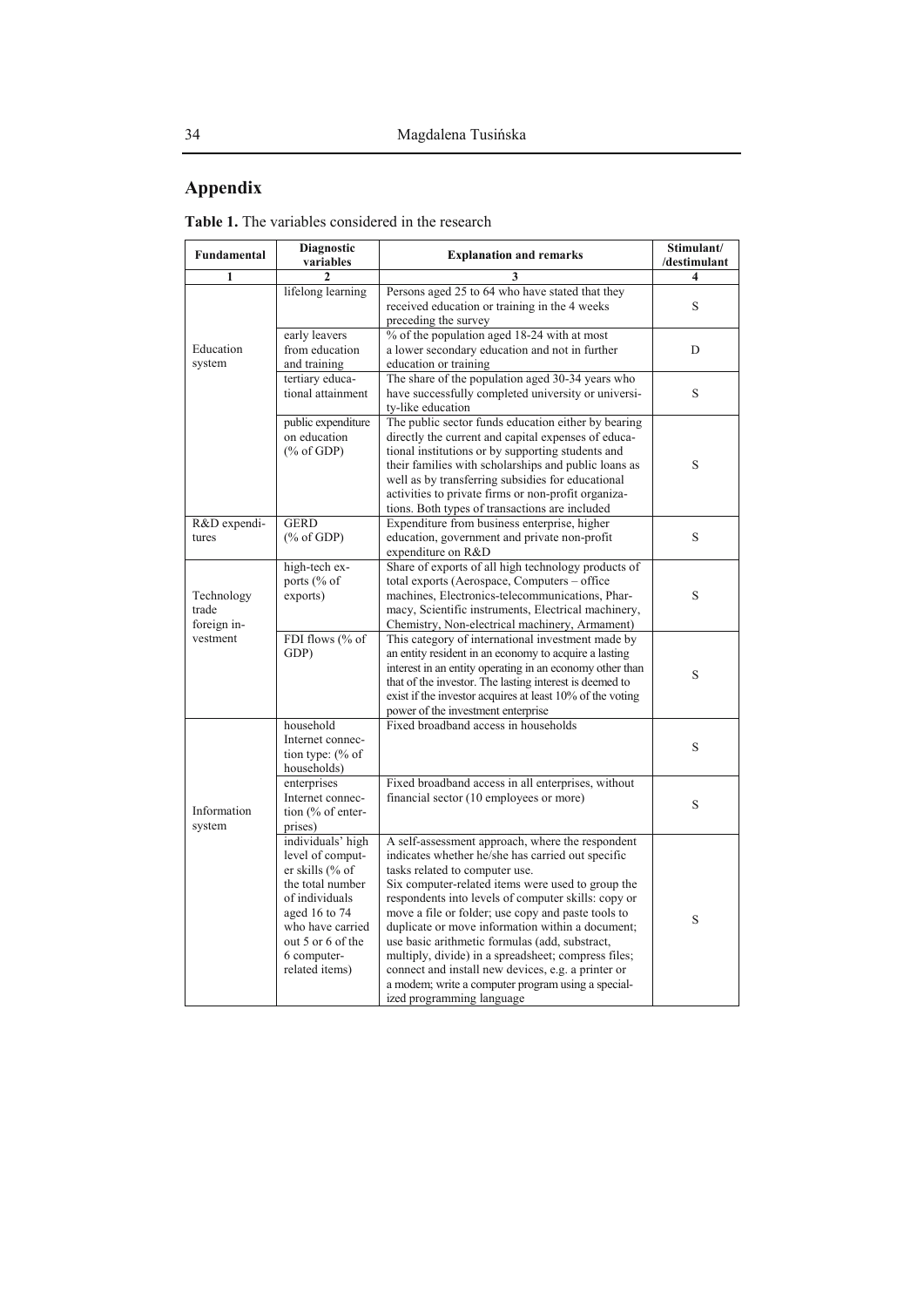## **Table 1 cont.**

|                      | $\mathfrak{D}$                                                                                                                                                                        | 3                                                                                                                                                                                                                                                                                                                                                                                                                                                                                                                                                                           | 4 |
|----------------------|---------------------------------------------------------------------------------------------------------------------------------------------------------------------------------------|-----------------------------------------------------------------------------------------------------------------------------------------------------------------------------------------------------------------------------------------------------------------------------------------------------------------------------------------------------------------------------------------------------------------------------------------------------------------------------------------------------------------------------------------------------------------------------|---|
|                      | individual high<br>level of Internet<br>skills<br>% of the total<br>number of indi-<br>viduals aged 16 to<br>74 who have<br>carried out 5 or 6<br>of the 6 Internet-<br>related items | The respondent indicates whether they have carried<br>out specific tasks related to Internet use (use a search)<br>engine to find information; send an e-mail with attached<br>files; post messages to chatrooms, newsgroups or any<br>online discussion forum; use the Internet to make<br>telephone calls; use peer-to-peer file sharing for<br>exchanging movies, music, etc.; create a web page)                                                                                                                                                                        | S |
| Patent<br>protection | patent applica-<br>tions to the EPO<br>(applications per<br>million inhabit-<br>ants)                                                                                                 | Data refer to applications filed directly under the<br>European Patent Convention or to applications filed<br>under the Patent Co-operation Treaty and designat-<br>ed to the EPO (Euro-PCT). Patent applications are<br>counted according to the year in which they were<br>filed at the EPO and are broken down according to<br>the International Patent Classification (IPC). They<br>are also broken down according to the inventor's<br>place of residence, using fractional counting if<br>multiple inventors or IPC classes are provided to<br>avoid double counting | S |

Source: Eurostat (2014).

## **Table 2.** The fundamentals of innovativeness – the ranking of European Union countries

| <b>Position</b> | Country            | $SMI_i$        |
|-----------------|--------------------|----------------|
|                 | Sweden             | 0,476720895    |
| $\overline{c}$  | Denmark            | 0,445981906    |
| 3               | Luxembourg         | 0,428321860    |
| $\overline{4}$  | Finland            | 0,418916812    |
| 5               | the Netherlands    | 0,374267595    |
| 6               | Estonia            | 0.337526598    |
| $\overline{7}$  | Great Britain      | 0,325683564    |
| 8               | Slovenia           | 0,325459624    |
| 9               | Austria            | 0,314671042    |
| 10              | France             | 0,312672917    |
| 11              | Ireland            | 0,284546820    |
| 12              | Belgium            | 0.275490540    |
| 13              | Lithuania          | 0,250817590    |
| 14              | Germany            | 0,226684283    |
| 15              | Hungary            | 0,225903565    |
| 16              | the Czech Republic | 0,222625020    |
| 17              | Latvia             | 0,211885366    |
| 18              | Malta              | 0,211371820    |
| 19              | Spain              | 0.207571185    |
| 20              | Cyprus             | 0,205439503    |
| 21              | Portugal           | 0,170205386    |
| 22              | Slovakia           | 0,164209101    |
| 23              | Poland             | 0.155163693    |
| 24              | Italy              | 0,143775204    |
| 25              | Croatia            | 0,131454434    |
| 26              | Greece             | 0,080861998    |
| 27              | Bulgaria           | 0,046009490    |
| 28              | Romania            | $-0.072680501$ |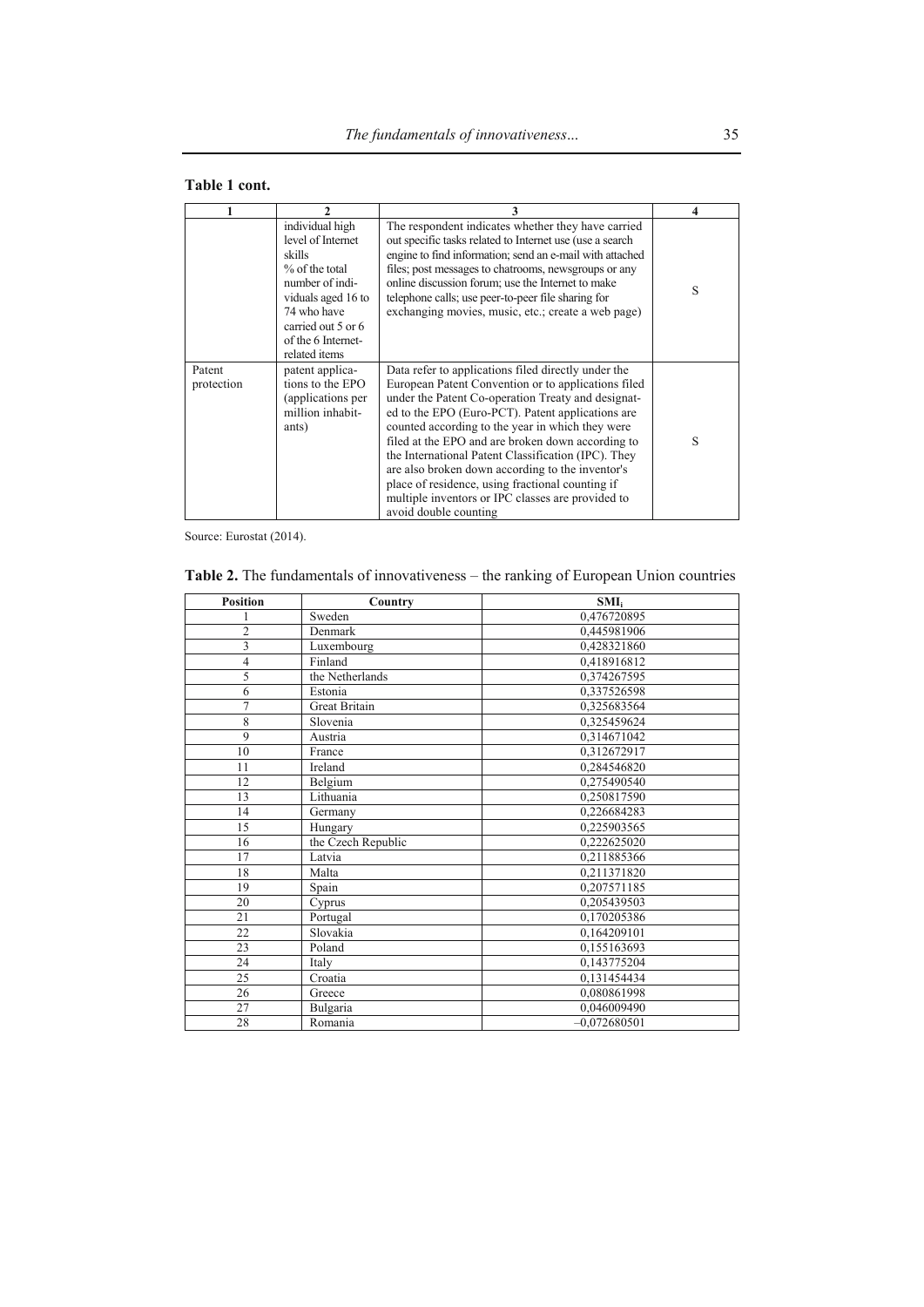#### **References**

- Aghion Ph., Howitt P. (1990): *A Model of Growth through Creative Destruction*. "NBER Working Paper Series", No. 3223, http://www.nber.org/papers/w3223.pdf (access: 10.01.2014).
- Cotis J. (2005): *Zrozumieć wzrost gospodarczy. Analiza na poziomie makroekonomicznym, poziomie branży i poziomie firmy*. OECD, Oficyna Ekonomiczna, Kraków.
- *Europe 2020 in a Nutshell* (2010), http://ec.europa.eu/europe2020/europe-2020-in-a-nutshell/ priorities/smart-growth/index\_en.htm (access: 10.01.2014).
- European Commission (2010): *Europe 2020. A Strategy for Smart, Sustainable and Inclusive Growth*. 3.3.2010 COM, Brussels.
- European Patent Office, www.epo.org (access: 5.01.2014).
- European Private Equity and Venture Capital Association (January 2014), http://evca.eu/ (access: 5.01.2014).
- Eurostat, http://ec.europa.eu/eurostat/data/database (access: 5.01.2014).
- *Frascati Manual*, http://www.unze.ba/nauka/FRASCATI.pdf (access: 5.01.2014).
- Gomulka S. (1990): *The Theory of Technological Change and Economic Growth*. Routledge, London – New York.
- Grosse T.D. (2007): *Innowacyjna gospodarka na peryferiach?* Instytut Spraw Publicznych, Warszawa.
- Haberler G. (1974): *Economic Growth & Stability. An Analysis of Economic Change and Policies*. Nash Publishing, Los Angeles.
- Kozłowska A. (2010): *Ewolucja struktur gospodarczych w świetle Schumpeterowskiej koncepcji kreatywnej destrukcji*. Wydawnictwo Uniwersytetu Ekonomicznego, Poznań.
- Kuznets S. (1972): *Innovations and Adjustments in Economic Growth*. "Swedish Journal of Economics" November, No. 74.
- Metcalfe J.S. (2000): *Evolutionary Economics and Creative Destruction*. The Graz Schumpeter Lectures. Routledge – London – New York.
- Panek T. (2009): *Statystyczne metody wielowymiarowej analizy porównawczej*. Oficyna Wydawnicza Szkoły Głównej Handlowej, Warszawa.
- Porter M.E. (1998): *Competitive Advantage of Nations. With a New Introduction*. Macmillian Business, Basingstoke.
- Pinder J., Usherwood S. (2009): *Unia Europejska*. PWE, Warszawa.
- Rosenberg N. (1994): *Exploring the Black Box. Technology, Economics, and History*. Cambridge University Press, Cambridge.
- Rostow W.W. (1990): *Theorists of Economic Growth from David Hume to the Present. With a Perspective on the Next Century*. Oxford University Press, Oxford.
- Screpanti E., Zamagni S. (2005): *An Outline of the History of Economic Thought*. Oxford University Press, Oxford.